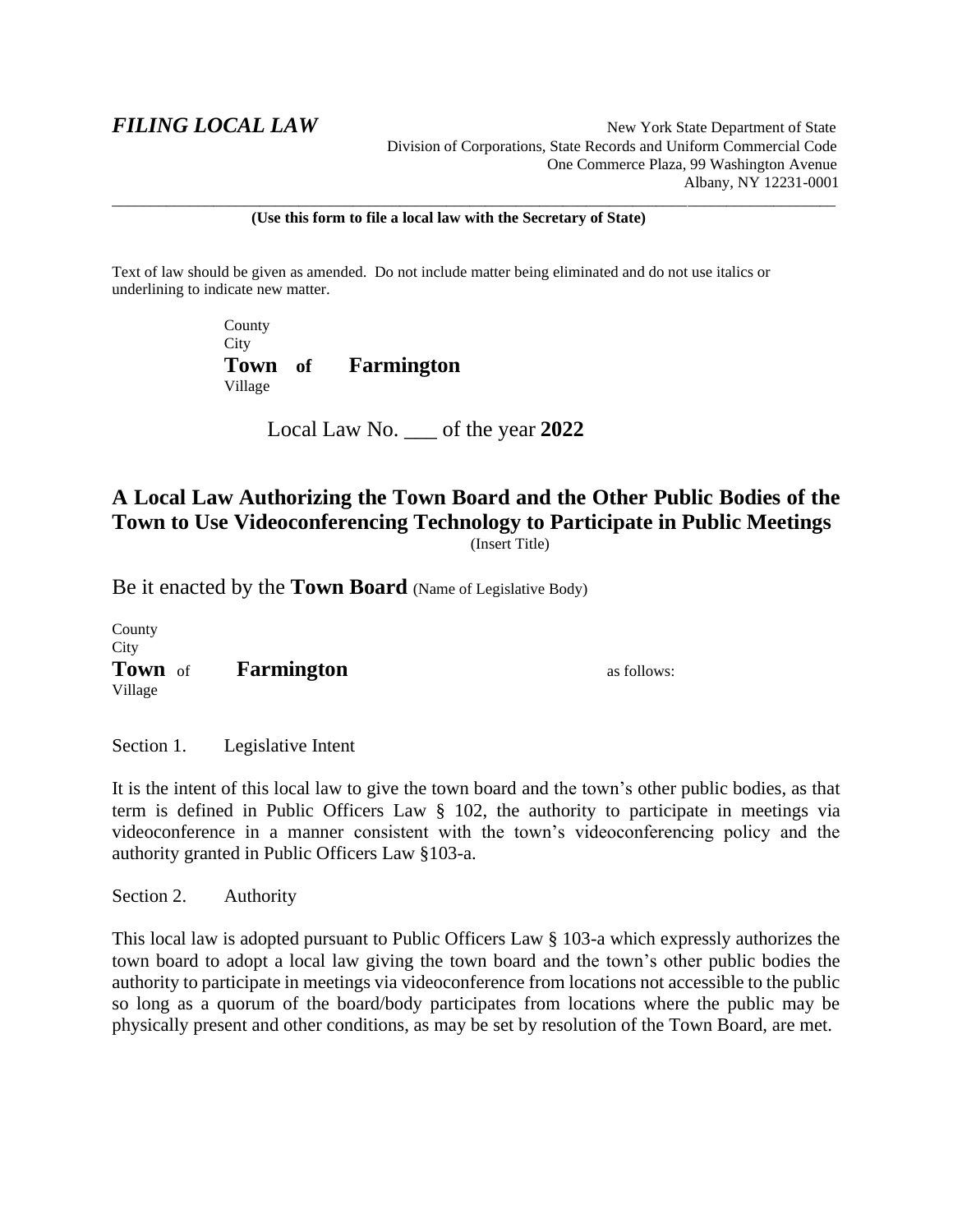Section 3. Supersession of New York State Town Law Section 62

Paragraph 2 of Section 62 of New York State Town Law requires, in part, that "All meetings of the town board shall be held within the town". To the extent that this local law permits members of the Town Board to participate in meetings of the Town Board via videoconference, this local law shall supersede this requirement of Town Law Section 62 in that those Town Board members permitted by this local law to participate in meetings of the Town Board via videoconference are permitted to so participate from locations that are not within the town.

### Section 4. Videoconferencing for Public Meetings

In extraordinary circumstances, which include, but are not limited to, disability, illness, caregiving responsibilities, or any other significant or unexpected factor or event that precludes physical attendance, the Town Board of the Town of Farmington hereby authorizes members of the town board and all members of the town's other public bodies to participate in meetings using videoconferencing technology in a manner consistent with Public Officers Law § 103-a and the town's videoconferencing policy, which shall be adopted by resolution of the town board and conspicuously posted on the Town website, with such members participating in meetings via videoconference being permitted to participate via videoconference from locations not accessible to the public so long as a quorum of the board/body participates from locations where the public may be physically present.

Section 5: Severability

If any clause, sentence, paragraph, section or part of this local law shall be adjudged by any court of competent jurisdiction to be invalid, such judgment shall not affect, impair or invalidate the remainder thereof, but shall be confined in its operation to the clause, sentence, paragraph, section or part thereof directly involved in the controversy in which such judgment shall have been ordered.

Section 6: Effective date

This local law shall take effect immediately upon filing with the Secretary of State.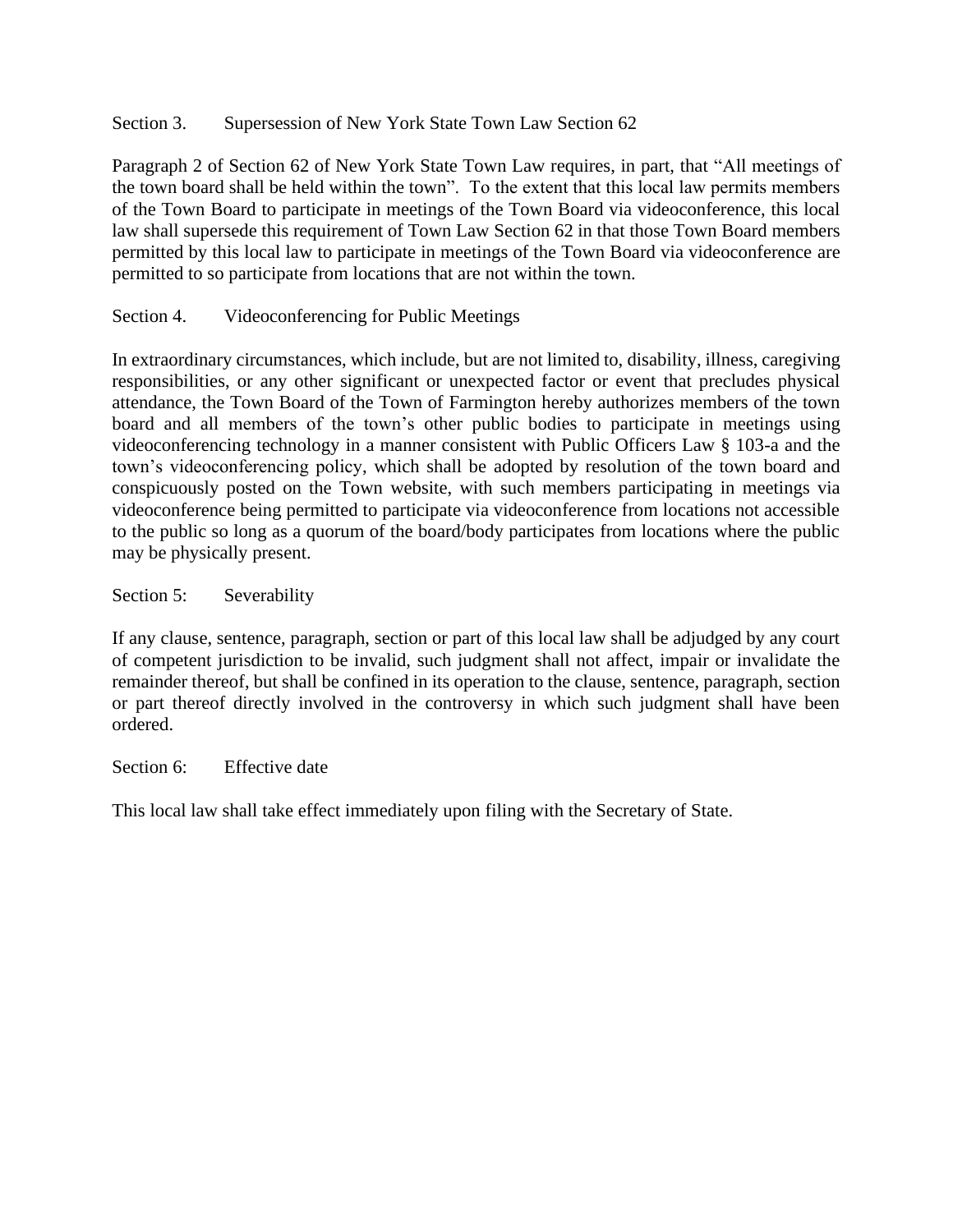## **(Complete the certification in the paragraph that applies to the filing of this local law and strike out that which is not applicable.)**

# **1. (Final adoption by local legislative body only.),**

I hereby certify that the local law annexed hereto, designated as Local Law No. \_\_\_ of 2022 of the **Town of Farmington** was duly passed by the Farmington Town Board on \_\_\_\_\_\_\_\_\_\_\_\_\_, 2022, in accordance with the applicable provisions of law.

# **2. (Passage by local legislative body with approval, no disapproval or repassage after disapproval by the Elective Chief Executive Officer<sup>1</sup> .)**

I hereby certify that the local law annexed hereto, designated as local law No. \_\_\_\_\_\_\_\_\_\_\_\_ of 20\_ of the (County)(City)(Town)(Village) of \_\_\_\_\_\_\_\_\_\_\_\_\_\_\_\_\_\_\_\_\_\_\_\_\_\_\_\_\_\_\_\_ was duly passed by the  $\frac{1}{\sqrt{1-\frac{1}{\sqrt{1-\frac{1}{\sqrt{1-\frac{1}{\sqrt{1-\frac{1}{\sqrt{1-\frac{1}{\sqrt{1-\frac{1}{\sqrt{1-\frac{1}{\sqrt{1-\frac{1}{\sqrt{1-\frac{1}{\sqrt{1-\frac{1}{\sqrt{1-\frac{1}{\sqrt{1-\frac{1}{\sqrt{1-\frac{1}{\sqrt{1-\frac{1}{\sqrt{1-\frac{1}{\sqrt{1-\frac{1}{\sqrt{1-\frac{1}{\sqrt{1-\frac{1}{\sqrt{1-\frac{1}{\sqrt{1-\frac{1}{\sqrt{1-\frac{1}{\sqrt{1-\frac{1}{\sqrt{1-\frac{1}{\sqrt{1$ approved)(repassed after disapproval) by the \_\_\_\_\_\_\_\_\_\_\_\_\_\_\_\_\_\_\_\_\_\_\_\_\_ and was deemed duly adopted on \_\_\_\_\_\_\_\_\_\_\_\_\_\_\_\_\_\_, 20\_\_\_ in accordance with the applicable provisions of law.

# **3. (Final adoption by referendum.)**

I hereby certify that the local law annexed hereto, designated as local law No. \_\_\_\_\_\_\_\_\_\_\_\_\_ of 20\_\_ of the (County)(City)(Town)(Village) of \_\_\_\_\_\_\_\_\_\_\_\_\_\_\_\_\_\_\_\_\_\_\_\_\_\_\_ was duly passed by the on 20<sub>\_\_</sub>, and was (approved)(not approved)(repassed after disapproval) by the \_\_\_\_\_\_\_\_\_\_\_\_\_\_\_\_\_\_\_\_\_\_\_on \_\_\_\_\_\_\_\_\_\_\_\_\_\_, 20\_\_. Such local law was submitted to the people by reason of a (mandatory)(permissive) referendum, and received the affirmative vote of a majority of the qualified electors voting thereon at the (general)(special)(annual) election held on **EXECUTE:** 20, in accordance with the applicable provisions of law.

#### **4. (Subject to permissive referendum and final adoption because no valid petition was filed requesting referendum.)**

I hereby certify that the local law annexed hereto, designated as local law No.  $\sigma$  of 20 of the (County)(City)(Town)(Village) of \_\_\_\_\_\_\_\_\_\_\_\_\_\_\_\_\_\_\_\_\_\_\_\_ was duly passed by the on  $\frac{1}{\sqrt{2}}$  on  $\frac{1}{\sqrt{2}}$  on  $\frac{1}{\sqrt{2}}$  on  $\frac{1}{\sqrt{2}}$  on  $\frac{1}{\sqrt{2}}$  on  $\frac{1}{\sqrt{2}}$  on  $\frac{1}{\sqrt{2}}$  on  $\frac{1}{\sqrt{2}}$  on  $\frac{1}{\sqrt{2}}$  on  $\frac{1}{\sqrt{2}}$  on  $\frac{1}{\sqrt{2}}$  on  $\frac{1}{\sqrt{2}}$  on  $\frac{1}{\sqrt{2}}$  on  $\frac{1}{\sqrt{2$ approved)(repassed after disapproval) by the  $\Box$ \_\_\_\_\_\_\_\_\_\_\_\_\_\_\_\_\_\_\_\_\_\_\_\_\_\_, 20\_\_. Such local law was subject to permissive referendum and no valid petition requesting such referendum was filed as of \_\_\_\_\_\_\_\_\_\_\_\_\_\_, 20\_, in accordance with the applicable provisions of law.

<sup>&</sup>lt;sup>1</sup> Elective Chief Executive Officer means or includes the chief executive officer of a county elected on a county- wide basis or, if there be none, the chairperson of the county legislative body, the mayor of a city or Village, or the supervisor of a Town where such officer is vested with the power to approve or veto local laws or ordinances.